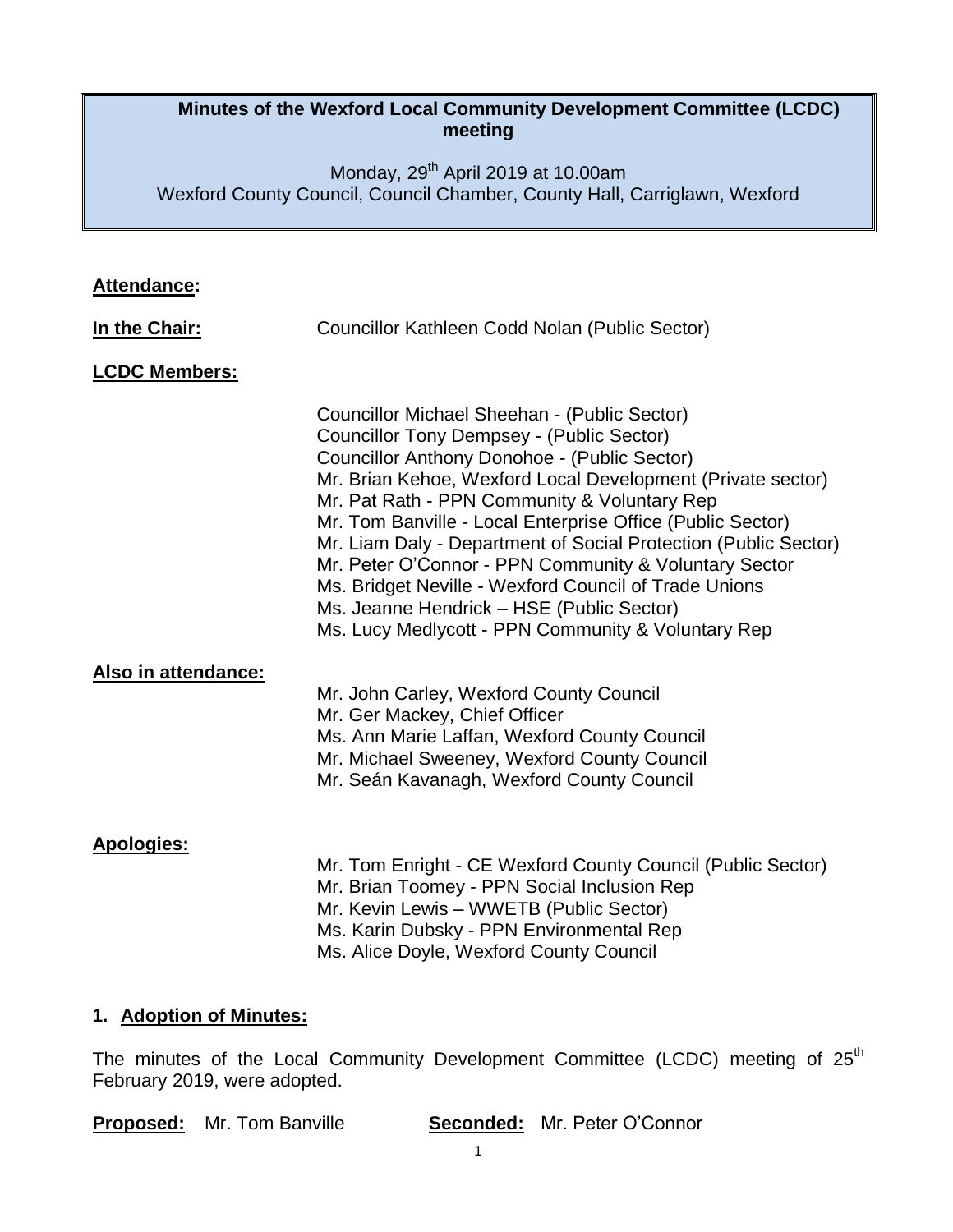## **2. Matters Arising**

None

## **3. Correspondence**

None

# **4. Community Enhancement Programme**

Mr. Mackey circulated a report from Wexford Local Development in relation to the Community Enhancement Programme 2019 proposing that Community Enhancement Programme funding be made available for 10 projects at  $E2,500$  each to compliment the SICAP programme. Mr. Mackey informed members that the proposal falls outside the Community Enhancement Programme (CEP) Guideline and the LCDCs Statuary Requirement as set out in Section 128 (B) (1) (e) (f) (g) of the Local Government Act 2014.

Mr. Mackey noted that this proposal is linked to the SICAP programme which allows the Programme Implementers (WLD) to allocate grant funding to Community Groups up to a maximum of €1500 per group in any one year and he added that WLD could consider using this proposal as a SICAP measure to leverage additional funding for community groups, by allocating grants funding to those groups. This approach would allow SICAP and the CEP to contribute in a complimentary manner to support community development at local level making the best use of public funding. Mr. Mackey stated that this approach would be in compliance with the Guidelines and would allow for a more bottom up approach at local level and also addressing Section 128(b)(1)(g).

Mr. Mackey circulated a report on the Community Enhancement Programme 2019 and advised the members that the Department of Rural and Community Development (DRCD) has allocated €150,065 to Wexford LCDC as part of the 2019 Community Enhancement Programme (CEP) with the closing date for the receipt of applications 30th May 2019. Mr. Mackey made the following recommendations:

### Measure 1:

€100,000 to be allocated to community enhancement with €25,000 to each Municipal District. Maximum grant per project of €1,000. Limits may be exceeded in limited and confined circumstances.

### Measure 2:

€50,000 to be allocated towards Community Climate Mitigation and Reduction Measures.

He added that it is proposed to advertise a call for Measure 1 on Tuesday 30th April with a closing date of May 30th for receipt of applications and to advertise a call under Measure 2 on Tuesday 7th May with a closing date of May 30th for receipt of applications.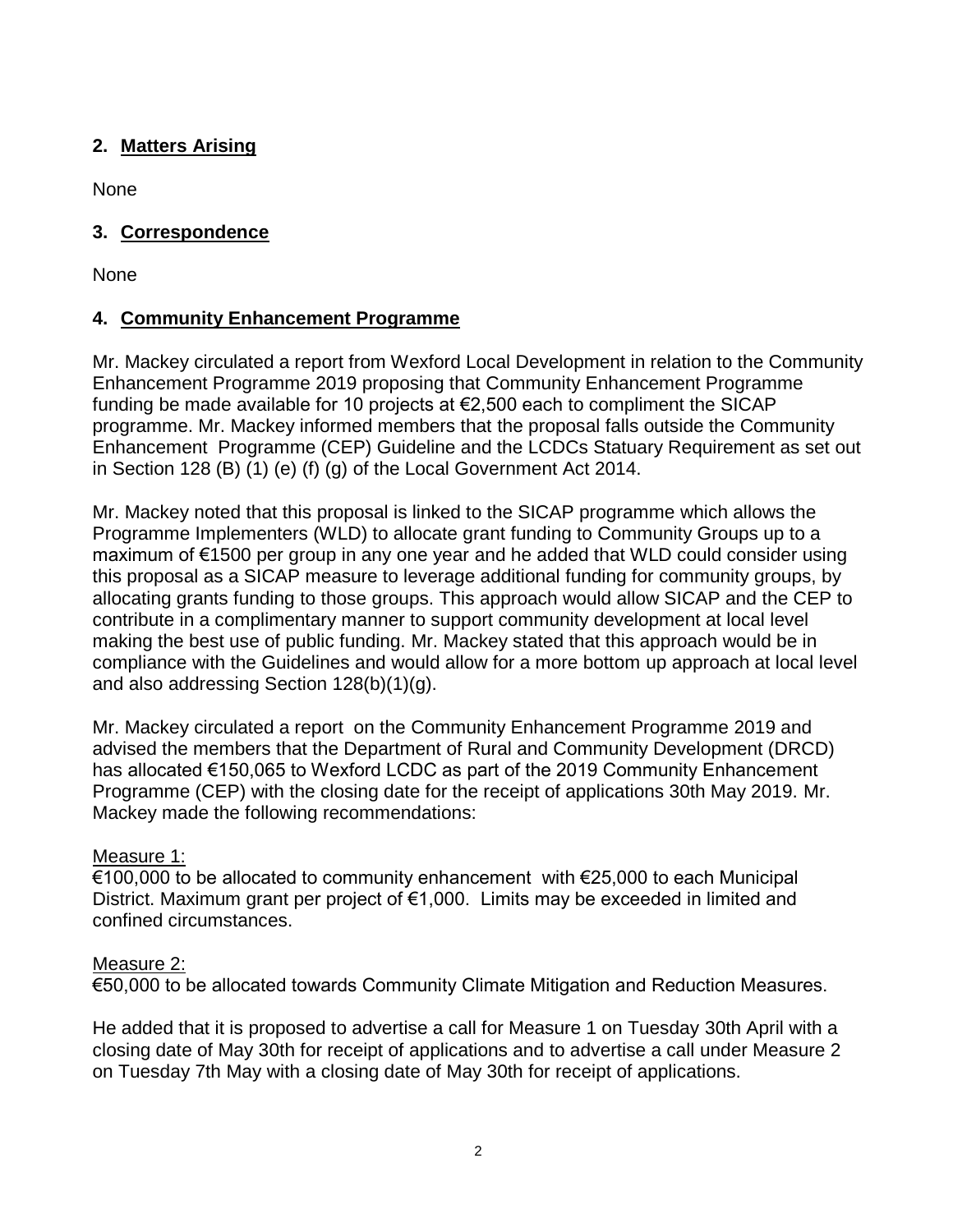Mr. Kehoe proposed that CEP funding is ring-fenced for applications for groups from the 27 most disadvantaged areas of the county. Mr. Mackey agreed that this was a good idea and suggested allocating €25,000 under Measure 1. Cllr. Sheehan agreed and formally proposed the recommendations made by Mr. Mackey in relation to Measure 1 and Measure 2 as well as ring-fencing €25,000 of CEP funding under Measure 1 for groups from the 27 most disadvantaged areas of the county based on Pobal maps with the funding to be evenly split across the four Municipal Districts.

This was unanimously agreed, by a show of hands.

**Proposed:** Cllr. Michael Sheehan **Seconded:** Cllr. Anthony Donohoe

## 5. **National Community Event (The Big Hello)**

Mr. Mackey noted that Wexford LCDC has been allocated €10,000 under the National Community Event (The Big Hello) for 2019 and he circulated a report recommending approval for 57 groups that applied for funding for this event. Mr. Mackey added that Wexford County Council would add additional funding of €1,295 to bring the allocation per group to €200.

It was unanimously agreed, by a show of hands, to accept Mr. Mackey's recommendation.

**Proposed:** Cllr. Michael Sheehan **Seconded:** Cllr. Anthony Donohoe

# **6. SICAP update**

Mr. Kehoe noted the contents of the Lot Summary Report 2019 which had been circulated to the members. Mr. Mackey also drew their attention to the document listing the 'Dates for 2019 Performance Review and 2020 Annual Planning Process'.

### **7. Healthy Ireland**

Ms. Hendrick informed members of the Healthy Ireland Awareness Campaign 2019 which is currently being rolled out. She requested that Healthy Ireland is made an agenda item on all future LCDC meetings which the members agreed to.

### **7 (a) Fund Addendum to Grant Agreement**

Mr. Mackey referred to the Addendum to Grant Agreement dated 22<sup>nd</sup> March 2019 which had been circulated to all members and he informed them that LCDC approval is required. It was unanimously agreed, by a show of hands, to accept the Addendum to Grant Agreement presented.

**Proposed:** Cllr. Michael Sheehan **Seconded:** Mr. Brian Kehoe